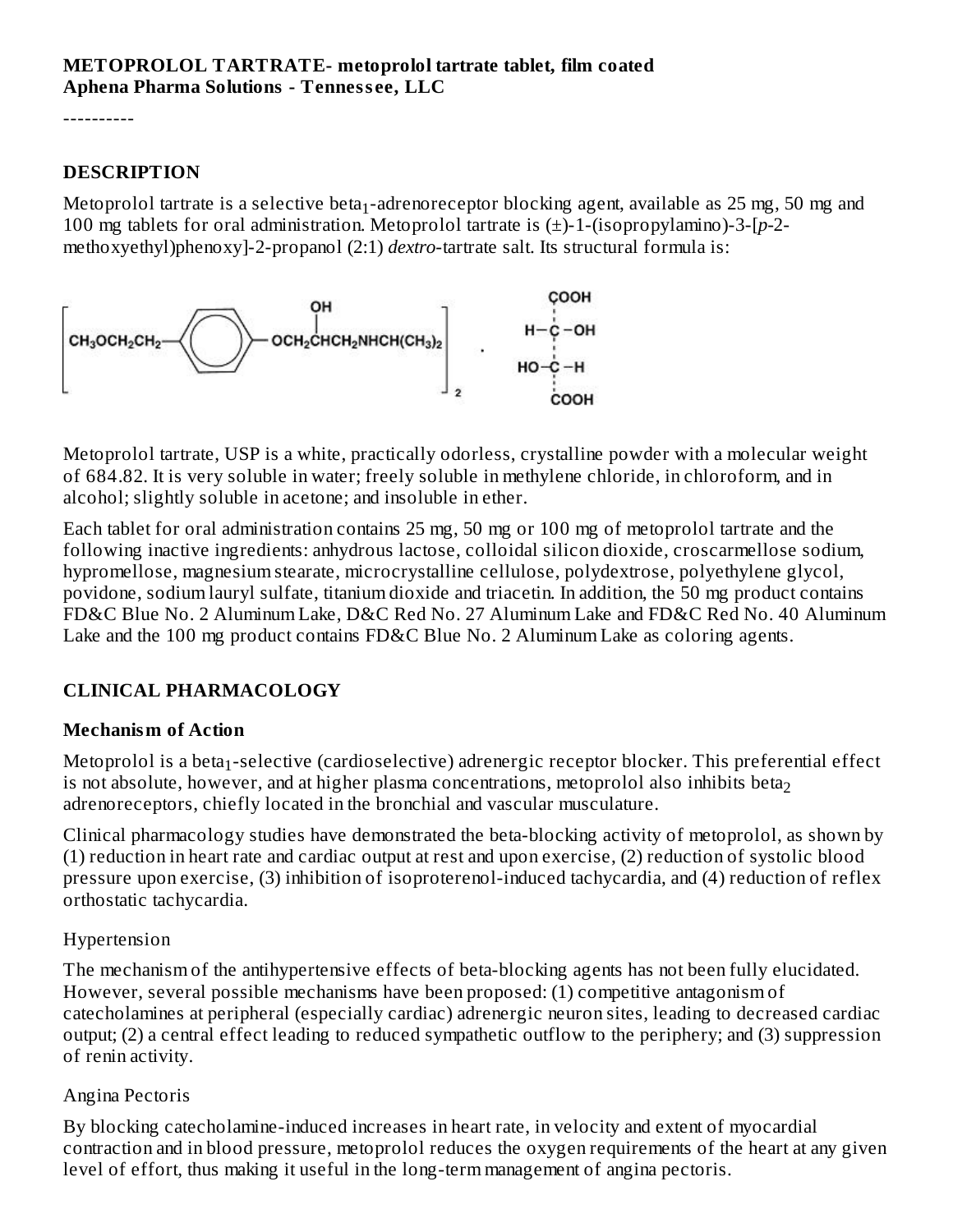#### Myocardial Infarction

The precise mechanism of action of metoprolol in patients with suspected or definite myocardial infarction is not known.

#### **Pharmacodynamics**

Relative beta $_1$  selectivity is demonstrated by the following: (1) In healthy subjects, metoprolol is unable to reverse the beta $_2$ -mediated vasodilating effects of epinephrine. This contrasts with the effect of nonselective (beta $_{\rm 1}$  plus beta $_{\rm 2}$ ) beta-blockers, which completely reverse the vasodilating effects of epinephrine. (2) In asthmatic patients, metoprolol reduces  $\text{FEV}_1$  and  $\text{FVC}$  significantly less than a nonselective beta-blocker, propranolol, at equivalent beta $_1$ -receptor blocking doses.

Metoprolol has no intrinsic sympathomimetic activity, and membrane-stabilizing activity is detectable only at doses much greater than required for beta-blockade. Animal and human experiments indicate that metoprolol slows the sinus rate and decreases AV nodal conduction.

Significant beta-blocking effect (as measured by reduction of exercise heart rate) occurs within one hour after oral administration, and its duration is dose related. For example, a 50% reduction of the maximum effect after single oral doses of 20 mg, 50 mg and 100 mg occurred at 3.3 hours, 5 hours and 6.4 hours, respectively, in normal subjects. After repeated oral dosages of 100 mg twice daily, a significant reduction in exercise systolic blood pressure was evident at 12 hours. When the drug was infused over a 10 minute period, in normal volunteers, maximum beta-blockade was achieved at approximately 20 minutes. Equivalent maximal beta-blocking effect is achieved with oral and intravenous doses in the ratio of approximately 2.5:1.

There is a linear relationship between the log of plasma levels and reduction of exercise heart rate. However, antihypertensive activity does not appear to be related to plasma levels. Because of variable plasma levels attained with a given dose and lack of a consistent relationship of antihypertensive activity to dose, selection of proper dosage requires individual titration.

In several studies of patients with acute myocardial infarction, intravenous followed by oral administration of metoprolol caused a reduction in heart rate, systolic blood pressure and cardiac output. Stroke volume, diastolic blood pressure and pulmonary artery end diastolic pressure remained unchanged.

In patients with angina pectoris, plasma concentration measured at one hour is linearly related to the oral dose within the range of 50 mg to 400 mg. Exercise heart rate and systolic blood pressure are reduced in relation to the logarithm of the oral dose of metoprolol. The increase in exercise capacity and the reduction in left ventricular ischemia are also significantly related to the logarithm of the oral dose.

#### **Pharmacokinetics**

#### Absorption

The estimated oral bioavailability of immediate-release metoprolol is about 50% because of presystemic metabolism which is saturable leading to non-proportionate increase in the exposure with increased dose.

#### Distribution

Metoprolol is extensively distributed with a reported volume of distribution of 3.2 to 5.6 L/kg. About 10% of metoprolol in plasma is bound to serum albumin. Metoprolol is known to cross the placenta and is found in breast milk. Metoprolol is also known to cross the blood brain barrier following oral administration and CSF concentrations close to that observed in plasma have been reported. Metoprolol is not a significant P-glycoprotein substrate.

#### Metabolism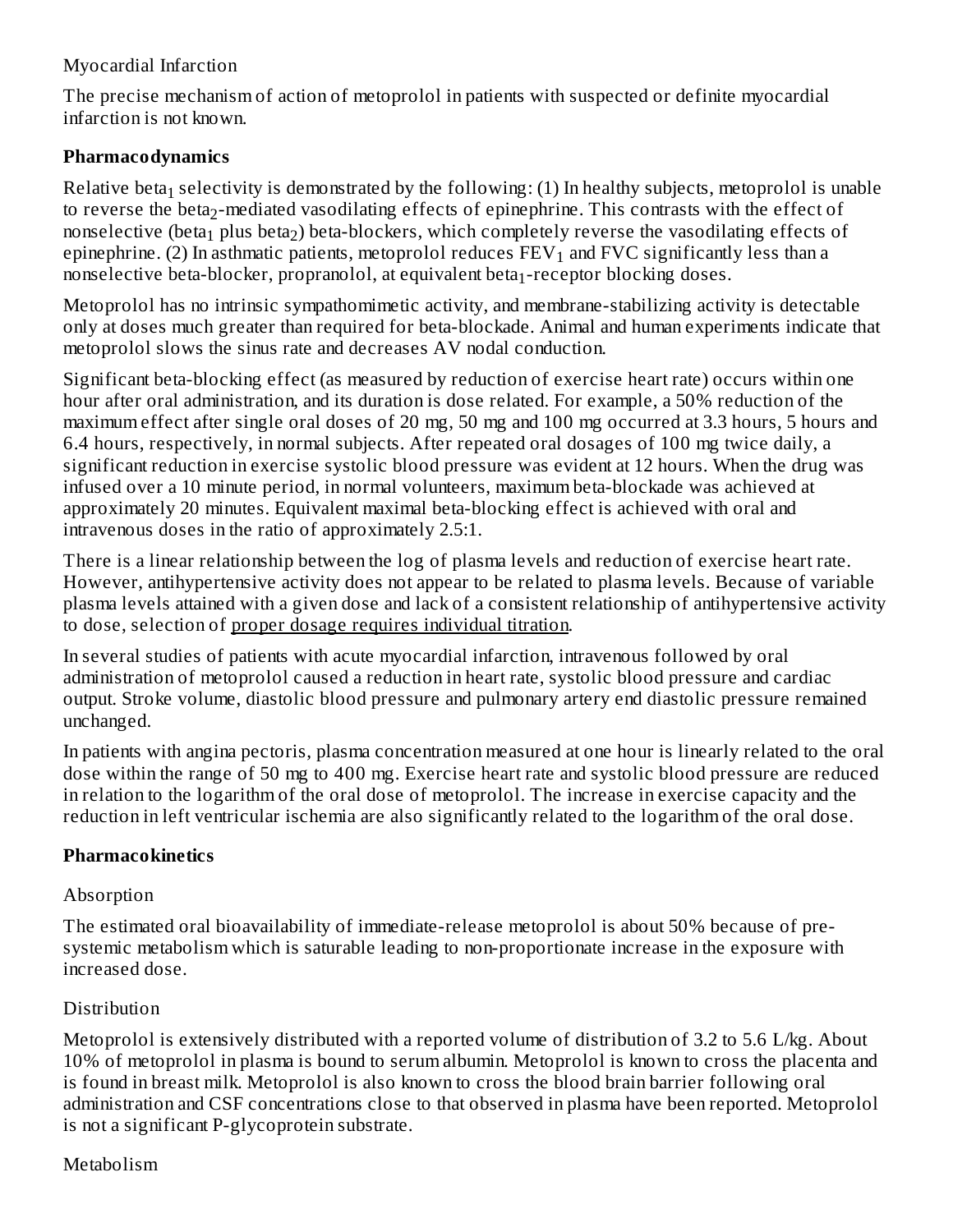Metoprolol is primarily metabolized by CYP2D6. Metoprolol is a racemic mixture of R- and Senantiomers, and when administered orally, it exhibits stereoselective metabolism that is dependent on oxidation phenotype. CYP2D6 is absent (poor metabolizers) in about 8% of Caucasians and about 2% of most other populations. Poor CYP2D6 metabolizers exhibit several-fold higher plasma concentrations of metoprolol than extensive metabolizers with normal CYP2D6 activity thereby decreasing metoprolol's cardioselectivity.

## Elimination

Elimination of metoprolol is mainly by biotransformation in the liver. The mean elimination half-life of metoprolol is 3 to 4 hours; in poor CYP2D6 metabolizers the half-life may be 7 to 9 hours. Approximately 95% of the dose can be recovered in urine. In most subjects (extensive metabolizers), less than 5% of an oral dose and less than 10% of an intravenous dose are excreted as unchanged drug in the urine. In poor metabolizers, up to 30% or 40% of oral or intravenous doses, respectively, may be excreted unchanged; the rest is excreted by the kidneys as metabolites that appear to have no betablocking activity. The renal clearance of the stereoisomers does not exhibit stereo-selectivity in renal excretion.

## **Special Populations**

## Geriatric Patients

The geriatric population may show slightly higher plasma concentrations of metoprolol as a combined result of a decreased metabolism of the drug in elderly population and a decreased hepatic blood flow. However, this increase is not clinically significant or therapeutically relevant.

## Renal Impairment

The systemic availability and half-life of metoprolol in patients with renal failure do not differ to a clinically significant degree from those in normal subjects.

## Hepatic Impairment

Since the drug is primarily eliminated by hepatic metabolism, hepatic impairment may impact the pharmacokinetics of metoprolol. The elimination half-life of metoprolol is considerably prolonged, depending on severity (up to 7.2 h).

## **Clinical Studies**

## Hypertension

In controlled clinical studies, metoprolol has been shown to be an effective antihypertensive agent when used alone or as concomitant therapy with thiazide-type diuretics, at dosages of 100 mg to 450 mg daily. In controlled, comparative, clinical studies, metoprolol has been shown to be as effective an antihypertensive agent as propranolol, methyldopa and thiazide-type diuretics, to be equally effective in supine and standing positions.

## Angina Pectoris

In controlled clinical trials, metoprolol, administered 2 or 4 times daily, has been shown to be an effective antianginal agent, reducing the number of angina attacks and increasing exercise tolerance. The dosage used in these studies ranged from 100 mg to 400 mg daily. A controlled, comparative, clinical trial showed that metoprolol was indistinguishable from propranolol in the treatment of angina pectoris.

## Myocardial Infarction

In a large (1,395 patients randomized), double-blind, placebo-controlled clinical study, metoprolol was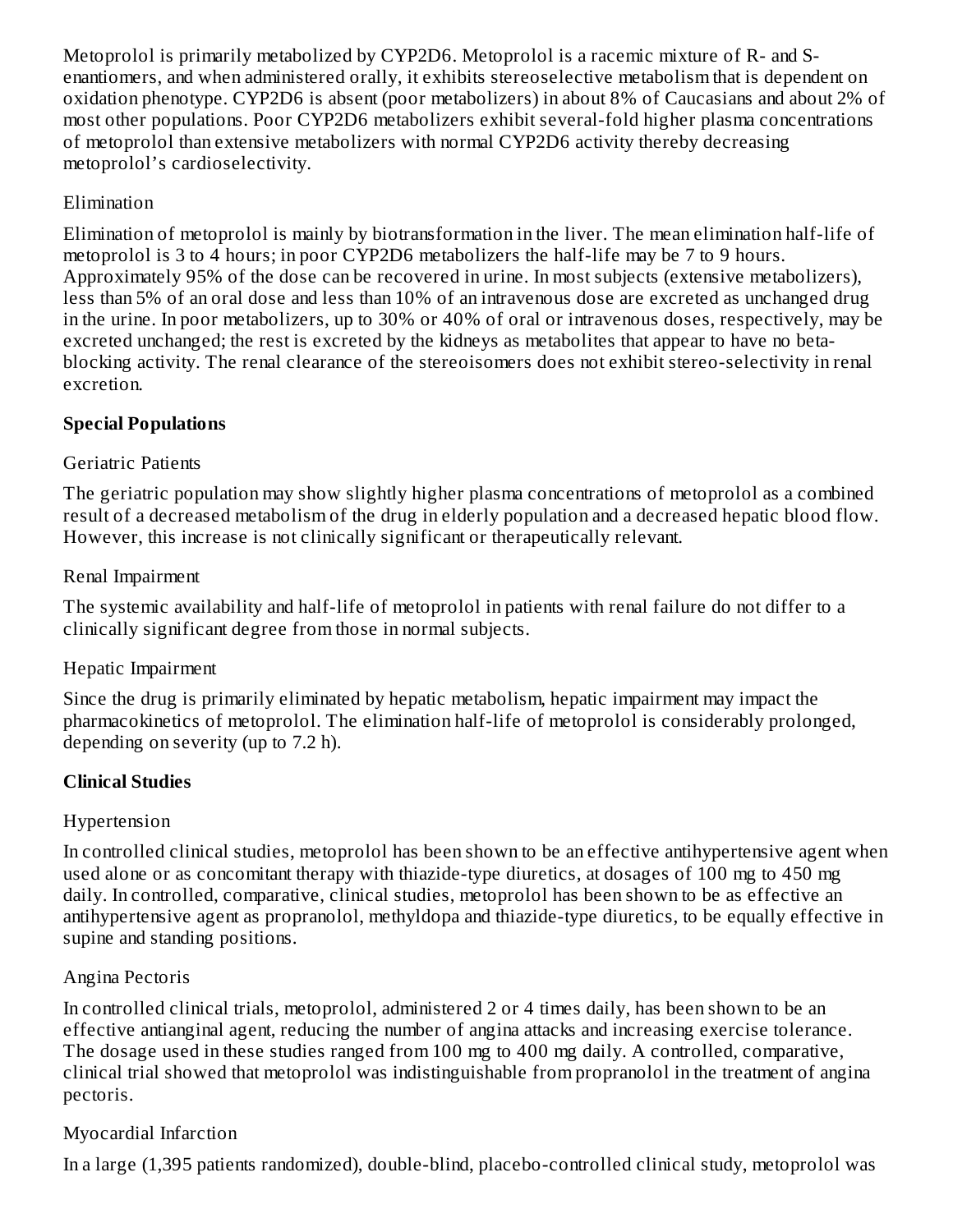shown to reduce 3 month mortality by 36% in patients with suspected or definite myocardial infarction.

Patients were randomized and treated as soon as possible after their arrival in the hospital, once their clinical condition had stabilized and their hemodynamic status had been carefully evaluated. Subjects were ineligible if they had hypotension, bradycardia, peripheral signs of shock and/or more than minimal basal rales as signs of congestive heart failure. Initial treatment consisted of intravenous followed by oral administration of metoprolol or placebo, given in a coronary care or comparable unit. Oral maintenance therapy with metoprolol or placebo was then continued for 3 months. After this double-blind period, all patients were given metoprolol and followed up to one year.

The median delay from the onset of symptoms to the initiation of therapy was 8 hours in both the metoprolol and placebo treatment groups. Among patients treated with metoprolol, there were comparable reductions in 3 month mortality for those treated early  $( \leq 8$  hours) and those in whom treatment was started later. Significant reductions in the incidence of ventricular fibrillation and in chest pain following initial intravenous therapy were also observed with metoprolol and were independent of the interval between onset of symptoms and initiation of therapy.

In this study, patients treated with metoprolol received the drug both very early (intravenously) and during a subsequent 3 month period, while placebo patients received no beta-blocker treatment for this period. The study thus was able to show a benefit from the overall metoprolol regimen but cannot separate the benefit of very early intravenous treatment from the benefit of later beta-blocker therapy. Nonetheless, because the overall regimen showed a clear beneficial effect on survival without evidence of an early adverse effect on survival, one acceptable dosage regimen is the precise regimen used in the trial. Because the specific benefit of very early treatment remains to be defined however, it is also reasonable to administer the drug orally to patients at a later time as is recommended for certain other beta-blockers.

#### **INDICATIONS AND USAGE**

#### **Hypertension**

Metoprolol tartrate tablets are indicated for the treatment of hypertension. They may be used alone or in combination with other antihypertensive agents.

#### **Angina Pectoris**

Metoprolol tartrate tablets are indicated in the long-term treatment of angina pectoris.

#### **Myocardial Infarction**

Metoprolol tartrate tablets are indicated in the treatment of hemodynamically stable patients with definite or suspected acute myocardial infarction to reduce cardiovascular mortality when used alone or in conjunction with intravenous metoprolol. Oral metoprolol tartrate tablets therapy can be initiated after intravenous metoprolol therapy or, alternatively, oral treatment can begin within 3 to 10 days of the acute event (see DOSAGE AND ADMINISTRATION, CONTRAINDICATIONS and WARNINGS).

#### **CONTRAINDICATIONS**

#### **Hypertension and Angina**

Metoprolol tartrate tablets are contraindicated in sinus bradycardia, heart block greater than first degree, cardiogenic shock, and overt cardiac failure (see WARNINGS).

Hypersensitivity to metoprolol and related derivatives, or to any of the excipients; hypersensitivity to other beta-blockers (cross-sensitivity between beta-blockers can occur).

Sick-sinus syndrome.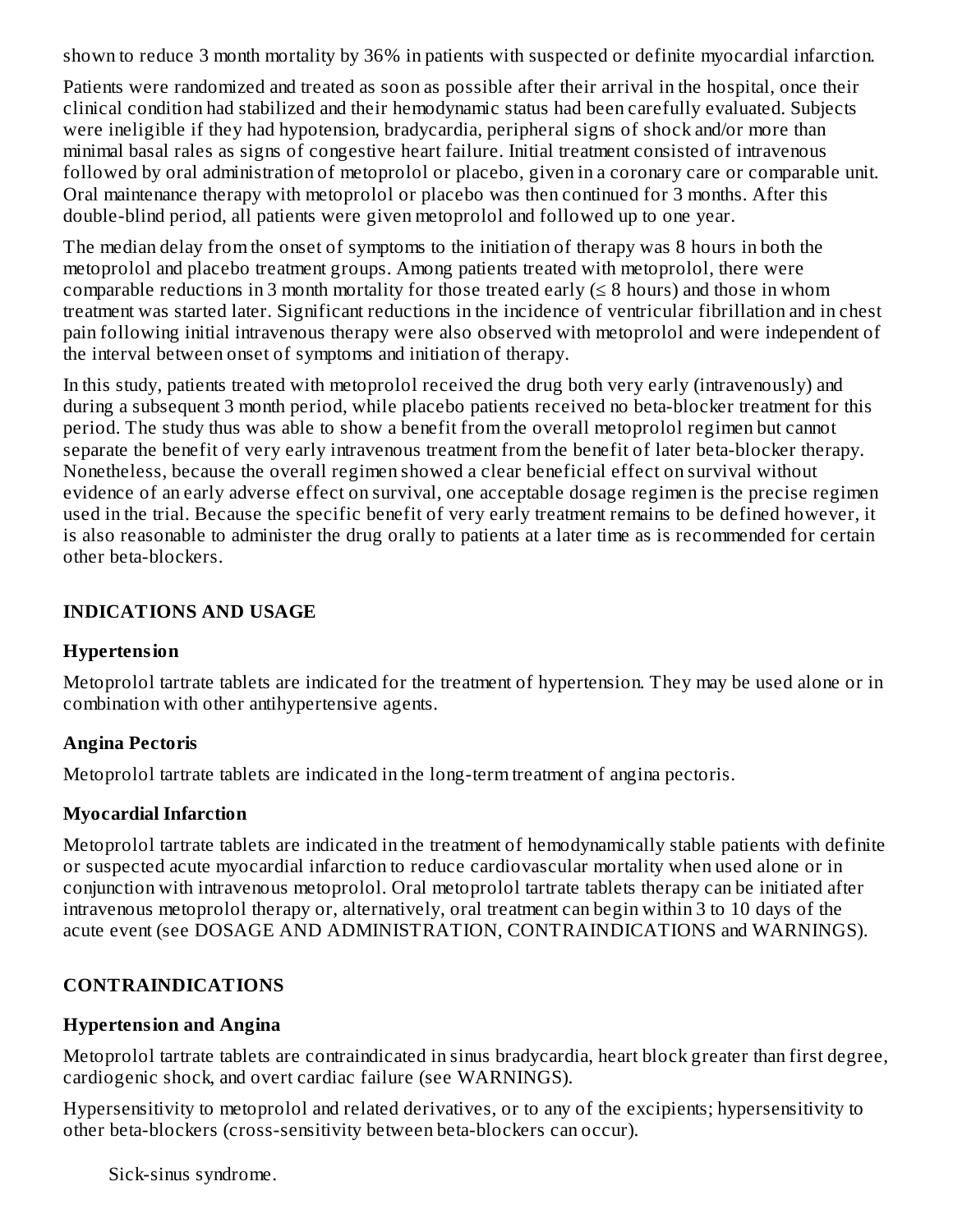Severe peripheral arterial circulatory disorders.

#### **Myocardial Infarction**

Metoprolol is contraindicated in patients with a heart rate < 45 beats/min; second- and third-degree heart block; significant first-degree heart block (P-R interval  $\geq$  0.24 sec); systolic blood pressure  $\leq$  100 mmHg; or moderate to severe cardiac failure (see WARNINGS).

#### **WARNINGS**

#### **Heart Failure**

Beta-blockers, like metoprolol, can cause depression of myocardial contractility and may precipitate heart failure and cardiogenic shock. If signs or symptoms of heart failure develop, treat the patient according to recommended guidelines. It may be necessary to lower the dose of metoprolol or to discontinue it.

#### **Is chemic Heart Dis eas e**

Do not abruptly discontinue metoprolol therapy in patients with coronary artery disease. Severe exacerbation of angina, myocardial infarction and ventricular arrhythmias have been reported in patients with coronary artery disease following the abrupt discontinuation of therapy with beta-blockers. When discontinuing chronically administered metoprolol, particularly in patients with coronary artery disease, the dosage should be gradually reduced over a period of 1 to 2 weeks and the patient should be carefully monitored. If angina markedly worsens or acute coronary insufficiency develops, metoprolol administration should be reinstated promptly, at least temporarily, and other measures appropriate for the management of unstable angina should be taken. Patients should be warned against interruption or discontinuation of therapy without the physician's advice. Because coronary artery disease is common and may be unrecognized, it may be prudent not to discontinue metoprolol therapy abruptly even in patients treated only for hypertension.

#### **Us e During Major Surgery**

Chronically administered beta-blocking therapy should not be routinely withdrawn prior to major surgery; however, the impaired ability of the heart to respond to reflex adrenergic stimuli may augment the risks of general anesthesia and surgical procedures.

#### **Bradycardia**

Bradycardia, including sinus pause, heart block and cardiac arrest have occurred with the use of metoprolol. Patients with first-degree atrioventricular block, sinus node dysfunction or conduction disorders may be at increased risk. Monitor heart rate and rhythm in patients receiving metoprolol. If severe bradycardia develops, reduce or stop metoprolol.

#### **Exacerbation of Bronchospastic Dis eas e**

Patients with bronchospastic disease, should, in general, not receive beta-blockers, including metoprolol. Because of its relative beta $_1$  selectivity, however, metoprolol may be used in patients with bronchospastic disease who do not respond to, or cannot tolerate, other antihypertensive treatment. Because beta $_1$  selectivity is not absolute use the lowest possible dose of metoprolol and consider administering metoprolol in smaller doses 3 times daily, instead of larger doses 2 times daily, to avoid the higher plasma levels associated with the longer dosing interval (see DOSAGE AND  $\mathop{\rm ADMINISTRATION}$ ). Bronchodilators, including beta $_2$  agonists, should be readily available or administered concomitantly.

#### **Diabetes and Hypoglycemia**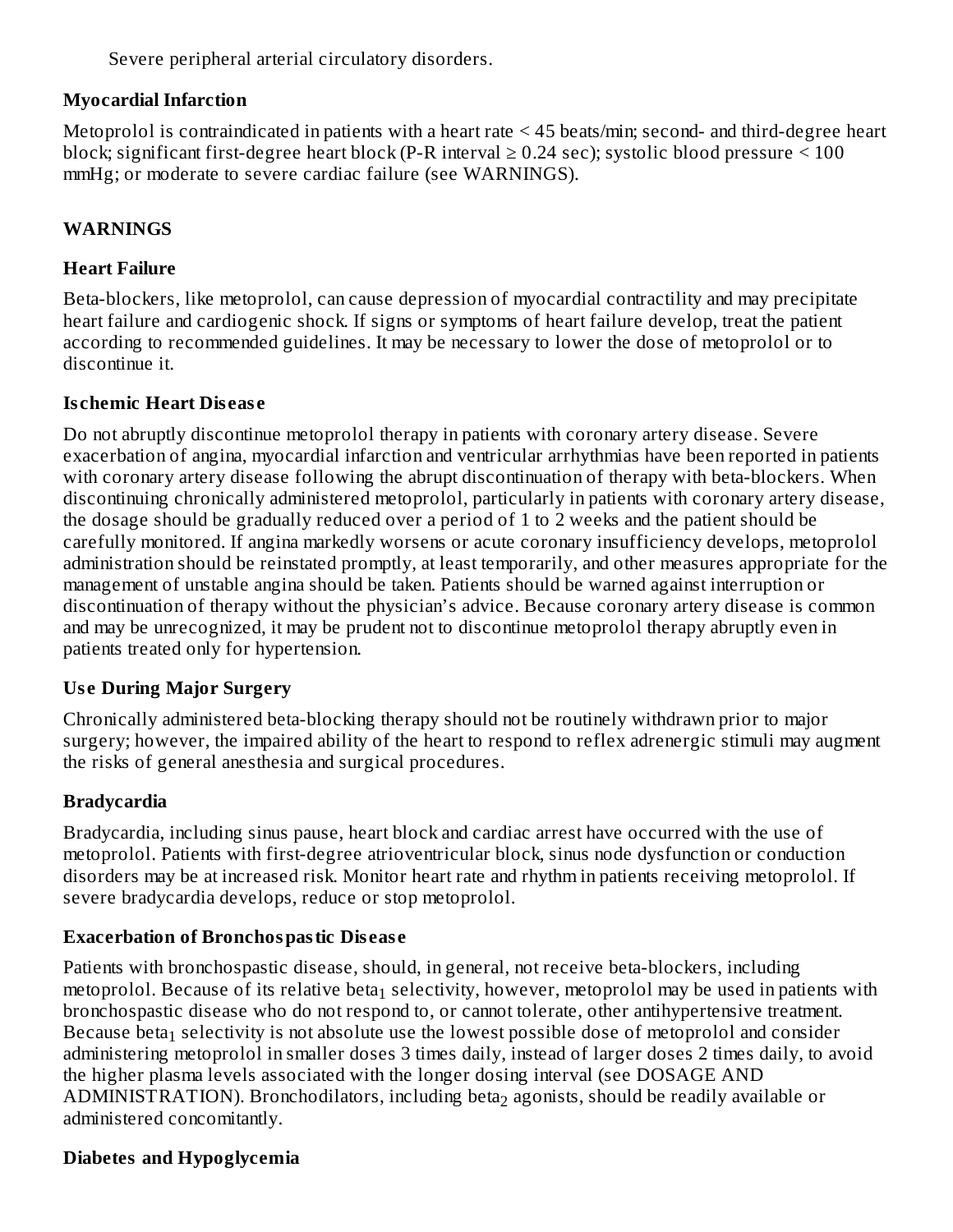Beta-blockers may mask tachycardia occurring with hypoglycemia, but other manifestations such as dizziness and sweating may not be significantly affected.

#### **Pheochromocytoma**

If metoprolol is used in the setting of pheochromocytoma, it should be given in combination with an alpha-blocker, and only after the alpha-blocker has been initiated. Administration of beta-blockers alone in the setting of pheochromocytoma has been associated with a paradoxical increase in blood pressure due to the attenuation of beta-mediated vasodilatation in skeletal muscle.

#### **Thyrotoxicosis**

Metoprolol may mask certain clinical signs (e.g., tachycardia) of hyperthyroidism. Avoid abrupt withdrawal of beta-blockade, which might precipitate a thyroid storm.

#### **PRECAUTIONS**

#### **Risk of Anaphylactic Reactions**

While taking beta-blockers, patients with a history of severe anaphylactic reaction to a variety of allergens may be more reactive to repeated challenge, either accidental, diagnostic or therapeutic. Such patients may be unresponsive to the usual doses of epinephrine used to treat allergic reaction.

#### **Information for Patients**

Advise patients to take metoprolol regularly and continuously, as directed, with or immediately following meals. If a dose should be missed, the patient should take only the next scheduled dose (without doubling it). Patients should not discontinue metoprolol without consulting the physician.

Advise patients (1) to avoid operating automobiles and machinery or engaging in other tasks requiring alertness until the patient's response to therapy with metoprolol has been determined; (2) to contact the physician if any difficulty in breathing occurs; (3) to inform the physician or dentist before any type of surgery that he or she is taking metoprolol.

#### **Drug Interactions**

Catecholamine-Depleting Drugs

Catecholamine-depleting drugs (e.g., reserpine) may have an additive effect when given with betablocking agents or monoamine oxidase (MAO) inhibitors. Observe patients treated with metoprolol plus a catecholamine depletor for evidence of hypotension or marked bradycardia, which may produce vertigo, syncope, or postural hypotension. In addition, possibly significant hypertension may theoretically occur up to 14 days following discontinuation of the concomitant administration with an irreversible MAO inhibitor.

#### Digitalis Glycosides and Beta-Blockers

Both digitalis glycosides and beta-blockers slow atrioventricular conduction and decrease heart rate. Concomitant use can increase the risk of bradycardia. Monitor heart rate and PR interval.

#### Calcium Channel Blockers

Concomitant administration of a beta-adrenergic antagonist with a calcium channel blocker may produce an additive reduction in myocardial contractility because of negative chronotropic and inotropic effects.

#### **CYP2D6 Inhibitors**

Potent inhibitors of the CYP2D6 enzyme may increase the plasma concentration of metoprolol which would mimic the pharmacokinetics of CYP2D6 poor metabolizer (see CLINICAL PHARMACOLOGY: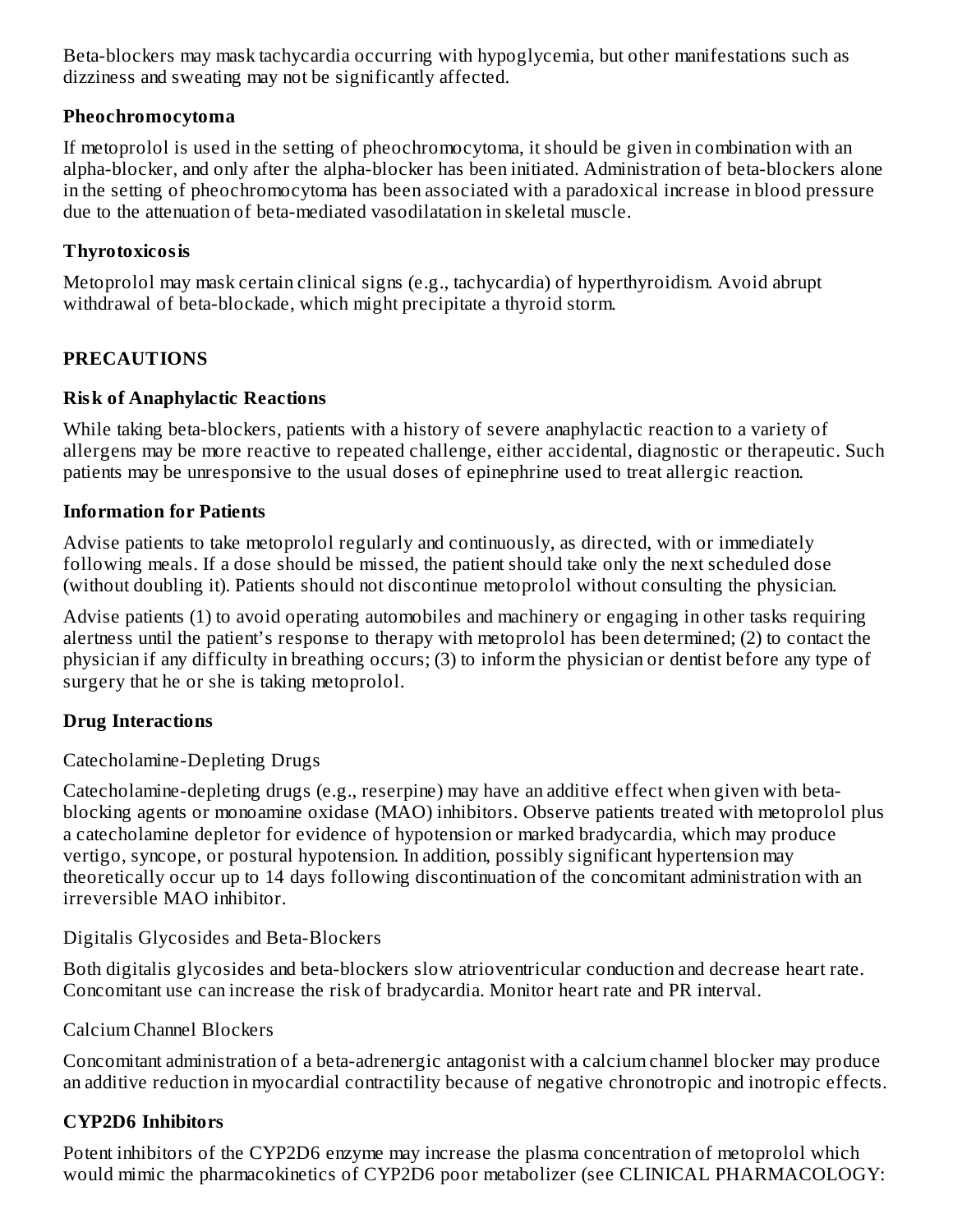Pharmacokinetics). Increase in plasma concentrations of metoprolol would decrease the cardioselectivity of metoprolol. Known clinically significant potent inhibitors of CYP2D6 are antidepressants such as fluvoxamine, fluoxetine, paroxetine, sertraline,bupropion, clomipramine and desipramine; antipsychotics such as chlorpromazine, fluphenazine, haloperidol and thioridazine; antiarrhythmics such as quinidine or propafenone; antiretrovirals such as ritonavir; antihistamines such as diphenhydramine; antimalarials such as hydroxychloroquine or quinidine; antifungals such as terbinafine.

### Hydralazine

Concomitant administration of hydralazine may inhibit presystemic metabolism of metoprolol leading to increased concentrations of metoprolol.

#### Alpha-Adrenergic Agents

Antihypertensive effect of alpha-adrenergic blockers such as guanethidine, betanidine, reserpine, alphamethyldopa or clonidine may be potentiated by beta-blockers including metoprolol. Beta- adrenergic blockers may also potentiate the postural hypotensive effect of the first dose of prazosin, probably by preventing reflex tachycardia. On the contrary, beta-adrenergic blockers may also potentiate the hypertensive response to withdrawal of clonidine in patients receiving concomitant clonidine and betaadrenergic blocker. If a patient is treated with clonidine and metoprolol concurrently, and clonidine treatment is to be discontinued, stop metoprolol several days before clonidine is withdrawn. Rebound hypertension that can follow withdrawal of clonidine may be increased in patients receiving concurrent beta-blocker treatment.

#### Ergot Alkaloid

Concomitant administration with beta-blockers may enhance the vasoconstrictive action of ergot alkaloids.

#### Dipyridamole

In general, administration of a beta-blocker should be withheld before dipyridamole testing, with careful monitoring of heart rate following the dipyridamole injection.

## **Carcinogenesis, Mutagenesis, Impairment of Fertility**

Long-term studies in animals have been conducted to evaluate carcinogenic potential. In a 2-year study in rats at three oral dosage levels of up to 800 mg/kg per day, there was no increase in the development of spontaneously occurring benign or malignant neoplasms of any type. The only histologic changes that appeared to be drug-related were an increased incidence of generally mild focal accumulation of foamy macrophages in pulmonary alveoli and a slight increase in biliary hyperplasia. In a 21-month study in Swiss albino mice at three oral dosage levels of up to 750 mg/kg per day, benign lung tumors (small adenomas) occurred more frequently in female mice receiving the highest dose than in untreated control animals. There was no increase in malignant or total (benign plus malignant) lung tumors, or in the overall incidence of tumors or malignant tumors. This 21-month study was repeated in CD-1 mice, and no statistically or biologically significant differences were observed between treated and control mice of either sex for any type of tumor.

All mutagenicity tests performed (a dominant lethal study in mice, chromosome studies in somatic cells, a Salmonella/mammalian-microsome mutagenicity test, and a nucleus anomaly test in somatic interphase nuclei) were negative.

Reproduction toxicity studies in mice, rats and rabbits did not indicate teratogenic potential for metoprolol. Embryotoxicity and/or fetotoxicity in rats and rabbits were noted starting at doses of 50 mg/kg in rats and 25 mg/kg in rabbits, as demonstrated by increases in preimplantation loss, decreases in the number of viable fetuses per dose and/or decreases in neonatal survival. High doses were associated with some maternal toxicity, and growth delay of the offspring *in utero*, which was reflected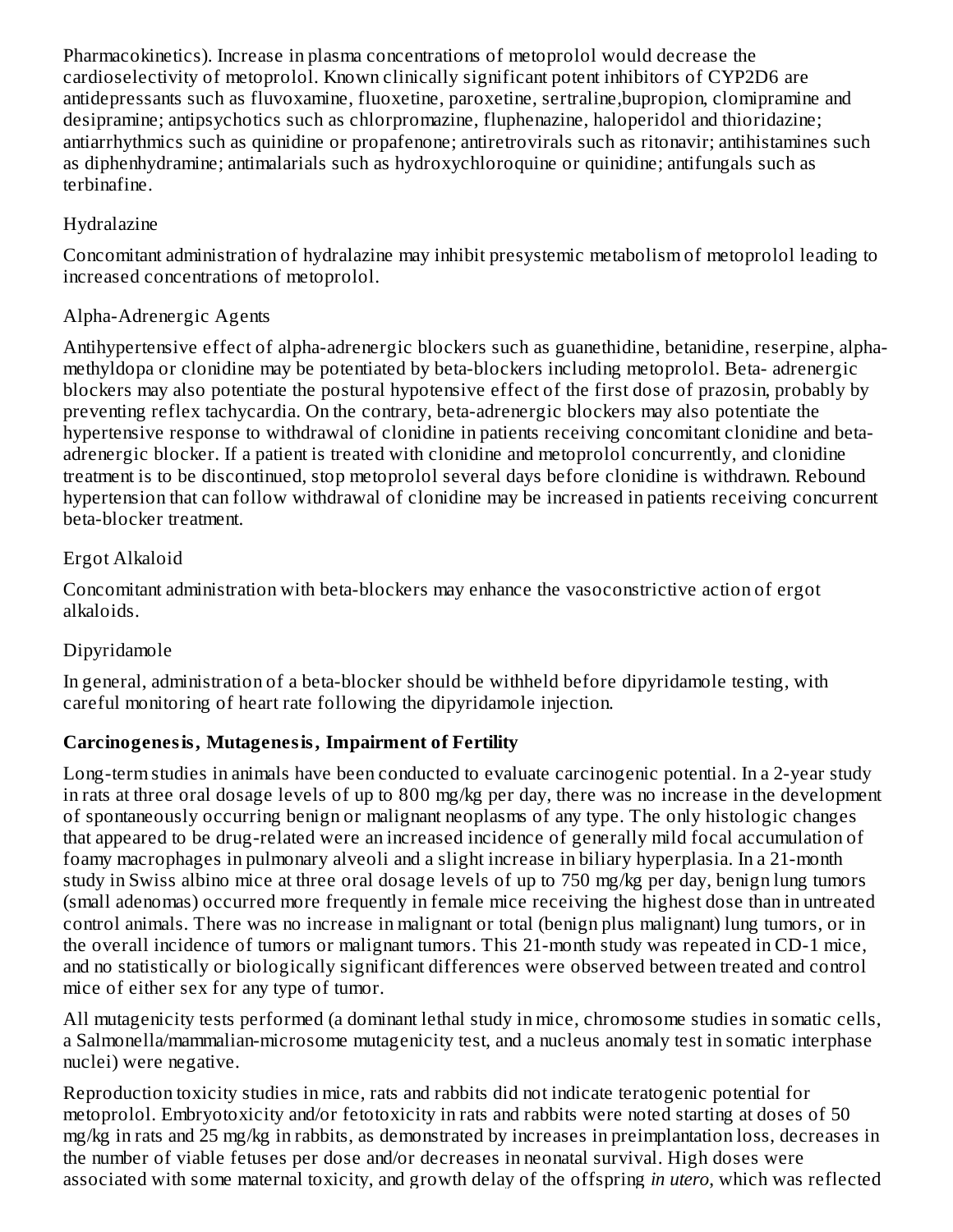associated with some maternal toxicity, and growth delay of the offspring *in utero*, which was reflected in minimally lower weights at birth. The oral NOAELs for embryo-fetal development in mice, rats and rabbits were considered to be 25, 200, and 12.5 mg/kg. This corresponds to dose levels that are approximately 0.3 times, 4 times, and 0.5 times, respectively, when based on surface area, the maximum human oral dose (8 mg/kg/day) of metoprolol. Metoprolol has been associated with reversible adverse effects on spermatogenesis starting at oral dose levels of 3.5 mg/kg in rats (a dose that is only 0.1 times the human dose, when based on surface area), although other studies have shown no effect of metoprolol on reproductive performance in male rats.

## **Pregnancy**

## Teratogenic Effects. Pregnancy Category C

Upon confirming the diagnosis of pregnancy, women should immediately inform the doctor. Metoprolol has been shown to increase postimplantation loss and decrease neonatal survival in rats at doses up to 11 times the maximum daily human dose of 450 mg, when based on surface area. Distribution studies in mice confirm exposure of the fetus when metoprolol is administered to the pregnant animal. These limited animal studies do not indicate direct or indirect harmful effects with respect to teratogenicity (see PRECAUTIONS: Carcinogenesis, Mutagenesis, Impairment of Fertility).

There are no adequate and well controlled studies in pregnant women. The amount of data on the use of metoprolol in pregnant women is limited. The risk to the fetus/mother is unknown. Because animal reproduction studies are not always predictive of human response, this drug should be used during pregnancy only if clearly needed.

## **Nursing Mothers**

Metoprolol is excreted in breast milk in a very small quantity. An infant consuming one liter of breast milk daily would receive a dose of less than 1 mg of the drug.

#### **Fertility**

The effects of metoprolol on the fertility of human have not been studied.

Metoprolol showed effects on spermatogenesis in male rats at a therapeutic dose level, but had no effect on rates of conception at higher doses in animal fertility studies (see PRECAUTIONS: Carcinogenesis, Mutagenesis, Impairment of Fertility).

## **Pediatric Us e**

Safety and effectiveness in pediatric patients have not been established.

#### **Geriatric Us e**

Clinical trials of metoprolol in hypertension did not include sufficient numbers of elderly patients to determine whether patients over 65 years of age differ from younger subjects in their response to metoprolol. Other reported clinical experience in elderly hypertensive patients has not identified any difference in response from younger patients.

In worldwide clinical trials of metoprolol in myocardial infarction, where approximately 478 patients were over 65 years of age (0 over 75 years of age), no age related differences in safety and effectiveness were found. Other reported clinical experience in myocardial infarction has not identified differences in response between the elderly and younger patients. However, greater sensitivity of some elderly individuals taking metoprolol cannot be categorically ruled out. Therefore, in general, it is recommended that dosing proceed with caution in this population.

## **ADVERSE REACTIONS**

#### **Hypertension and Angina**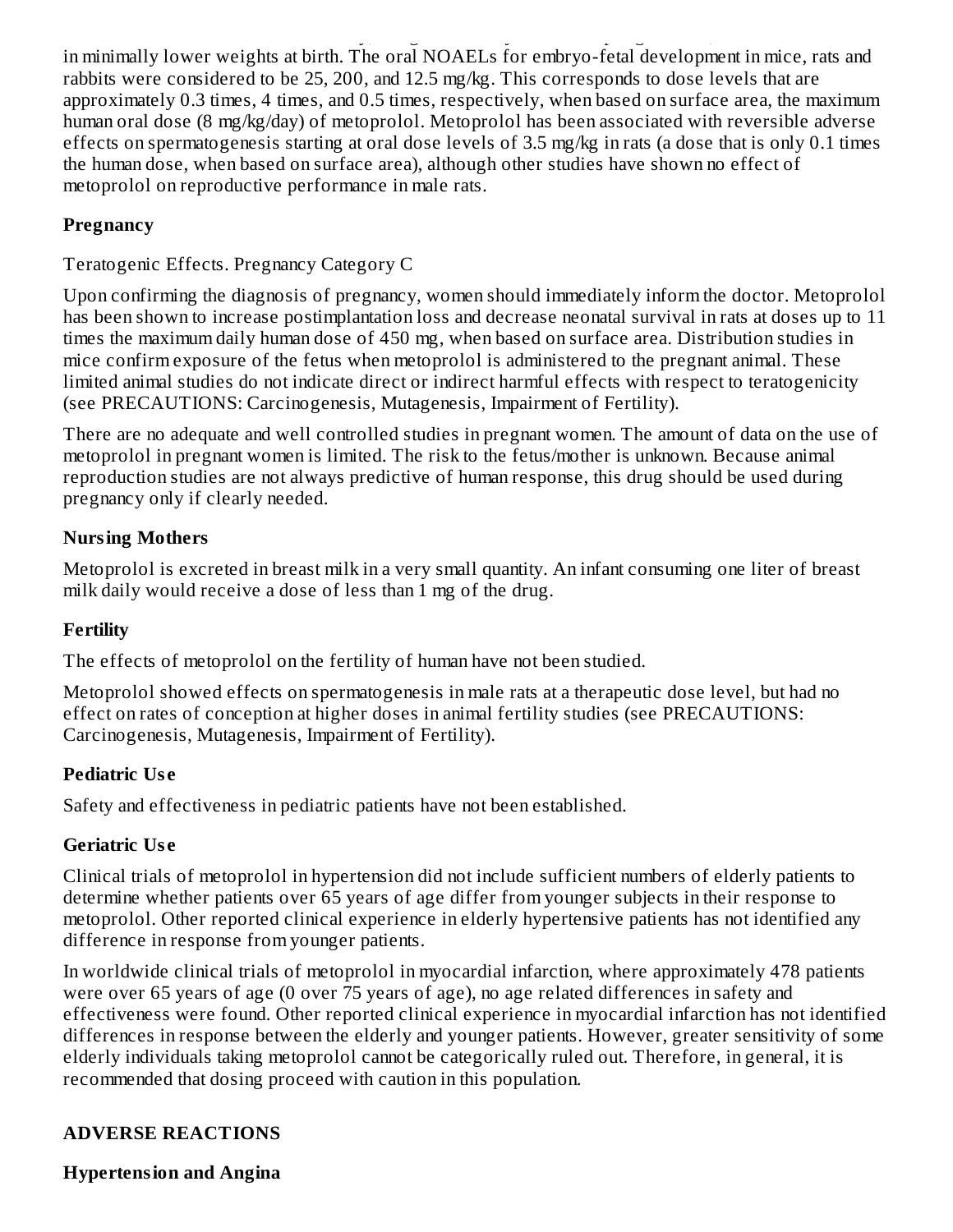Most adverse effects have been mild and transient.

#### Central Nervous System

Tiredness and dizziness have occurred in about 10 of 100 patients. Depression has been reported in about 5 of 100 patients. Mental confusion and short-term memory loss have been reported. Headache, nightmares, and insomnia have also been reported.

#### Cardiovascular

Shortness of breath and bradycardia have occurred in approximately 3 of 100 patients. Cold extremities; arterial insufficiency, usually of the Raynaud type; palpitations; congestive heart failure; peripheral edema; and hypotension have been reported in about 1 of 100 patients. Gangrene in patients with preexisting severe peripheral circulatory disorders has also been reported very rarely (see CONTRAINDICATIONS, WARNINGS, and PRECAUTIONS).

#### Respiratory

Wheezing (bronchospasm) and dyspnea have been reported in about 1 of 100 patients (see WARNINGS). Rhinitis has also been reported.

#### **Gastrointestinal**

Diarrhea has occurred in about 5 of 100 patients. Nausea, dry mouth, gastric pain, constipation, flatulence, and heartburn have been reported in about 1 of 100 patients. Vomiting was a common occurrence. Post-marketing experience reveals very rare reports of hepatitis, jaundice and nonspecific hepatic dysfunction. Isolated cases of transaminase, alkaline phosphatase, and lactic dehydrogenase elevations have also been reported.

#### Hypersensitive Reactions

Pruritus or rash have occurred in about 5 of 100 patients. Very rarely, photosensitivity and worsening of psoriasis has been reported.

#### Miscellaneous

Peyronie's disease has been reported in fewer than 1 of 100,000 patients. Musculoskeletal pain, blurred vision, and tinnitus have also been reported.

There have been rare reports of reversible alopecia, agranulocytosis, and dry eyes. Discontinuation of the drug should be considered if any such reaction is not otherwise explicable. There have been very rare reports of weight gain, arthritis, and retroperitoneal fibrosis (relationship to metoprolol has not been definitely established).

The oculomucocutaneous syndrome associated with the beta-blocker practolol has not been reported with metoprolol.

#### **Myocardial Infarction**

#### Central Nervous System

Tiredness has been reported in about 1 of 100 patients. Vertigo, sleep disturbances, hallucinations, headache, dizziness, visual disturbances, confusion, and reduced libido have also been reported, but a drug relationship is not clear.

#### Cardiovascular

In the randomized comparison of metoprolol and placebo described in the CLINICAL PHARMACOLOGY section, the following adverse reactions were reported: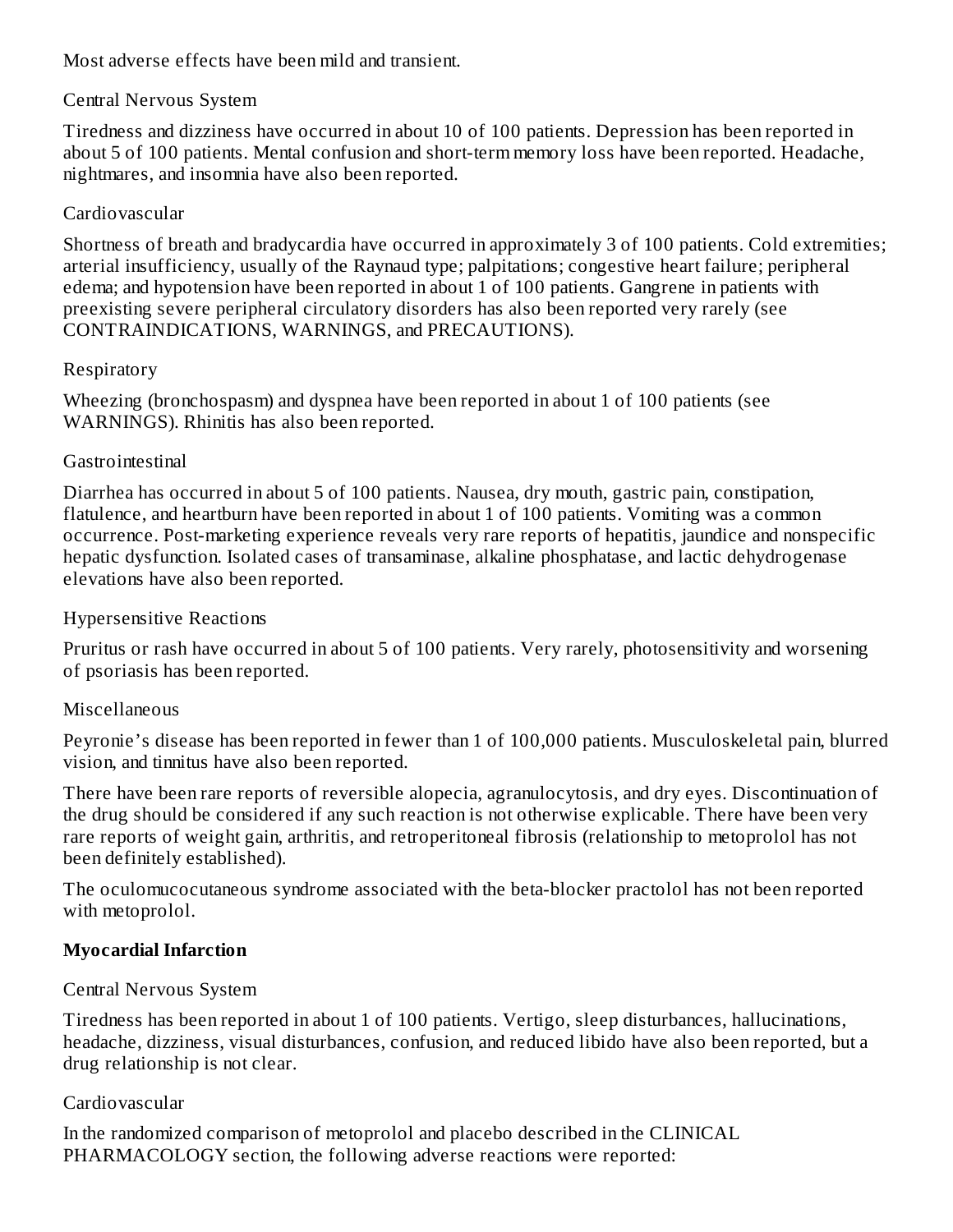|                                                | <i>Metoprolol</i> | Placebo |
|------------------------------------------------|-------------------|---------|
| Hypotension (systolic $BP < 90$ mm Hg)         | 27.4%             | 23.2%   |
| Bradycardia (heart rate $\leq$ 40 beats/min)   | 15.9%             | 6.7%    |
| Second- or third-degree heart block            | 4.7%              | 4.7%    |
| First-degree heart block (P-R $\geq$ 0.26 sec) | 5.3%              | 1.9%    |
| Heart failure                                  | 27.5%             | 29.6%   |

Respiratory

Dyspnea of pulmonary origin has been reported in fewer than 1 of 100 patients.

#### **Gastrointestinal**

Nausea and abdominal pain have been reported in fewer than 1 of 100 patients.

#### Dermatologic

Rash and worsened psoriasis have been reported, but a drug relationship is not clear.

#### Miscellaneous

Unstable diabetes and claudication have been reported, but a drug relationship is not clear.

#### **Potential Advers e Reactions**

A variety of adverse reactions not listed above have been reported with other beta-adrenergic blocking agents and should be considered potential adverse reactions to metoprolol.

Central Nervous System

Reversible mental depression progressing to catatonia; an acute reversible syndrome characterized by disorientation for time and place, short-term memory loss, emotional lability, slightly clouded sensorium, and decreased performance on neuropsychometrics.

Cardiovascular

Intensification of AV block (see CONTRAINDICATIONS).

Hematologic

Agranulocytosis, nonthrombocytopenic purpura and thrombocytopenic purpura.

Hypersensitive Reactions

Fever combined with aching and sore throat, laryngospasm and respiratory distress.

## **Post-Marketing Experience**

The following adverse reactions have been reported during post-approval use of metoprolol tartrate: confusional state, an increase in blood triglycerides and a decrease in High Density Lipoprotein (HDL). Because these reports are from a population of uncertain size and are subject to confounding factors, it is not possible to reliably estimate their frequency.

## **OVERDOSAGE**

## **Acute Toxicity**

Several cases of overdosage have been reported, some leading to death.

Oral  $LD_{50}$ 's (mg/kg): mice, 1,158 to 2,460; rats, 3,090 to 4,670.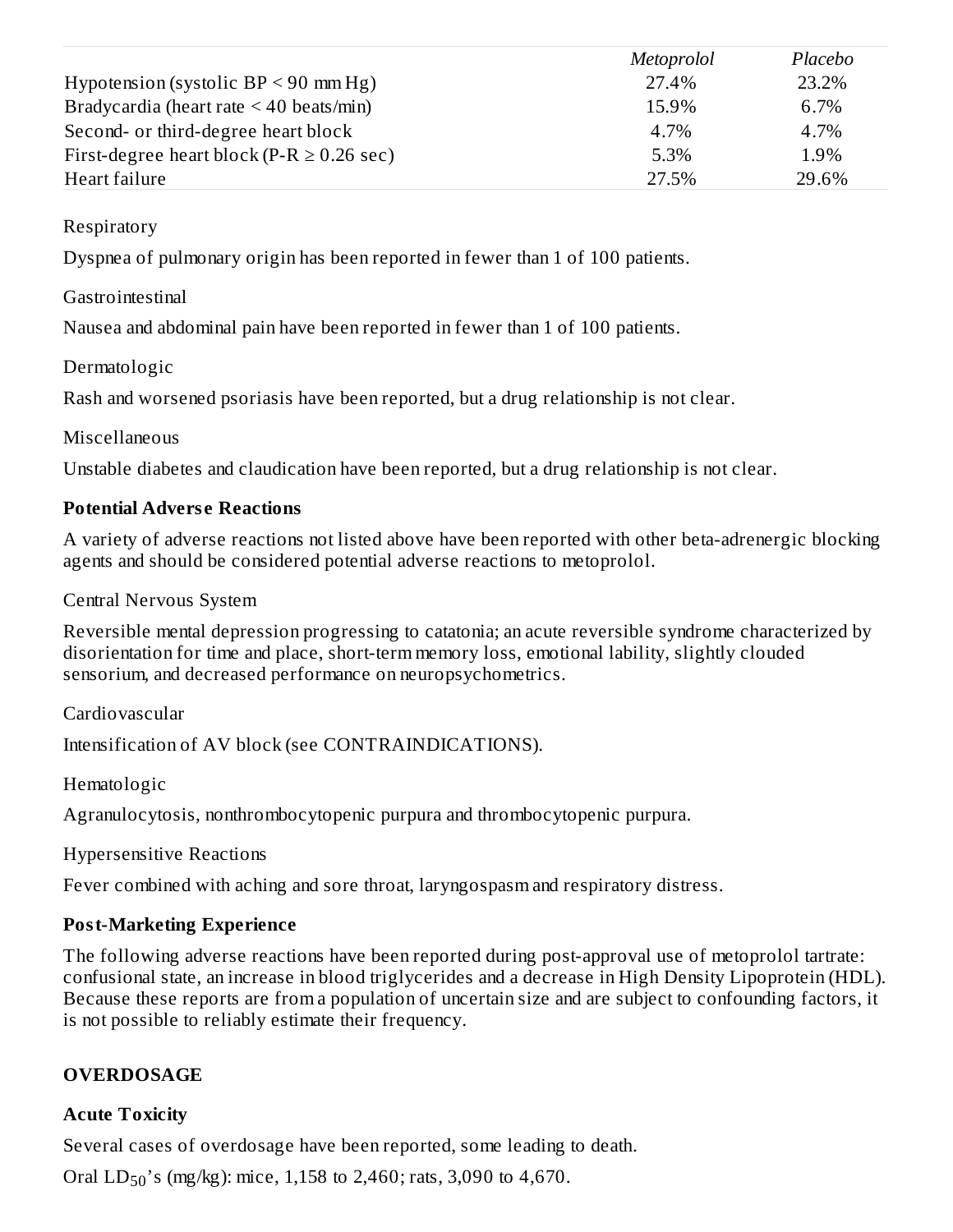#### **Signs and Symptoms**

Potential signs and symptoms associated with overdosage with metoprolol are bradycardia, hypotension, bronchospasm, myocardial infarction, cardiac failure and death.

#### **Management**

There is no specific antidote.

In general, patients with acute or recent myocardial infarction may be more hemodynamically unstable than other patients and should be treated accordingly (see WARNINGS: Myocardial Infarction).

On the basis of the pharmacologic actions of metoprolol, the following general measures should be employed:

Elimination of the Drug

Gastric lavage should be performed.

Other clinical manifestations of overdose should be managed symptomatically based on modern methods of intensive care.

Hypotension

Administer a vasopressor, e.g., norepinephrine or dopamine.

Bronchospasm

Administer a beta<sub>2</sub>-stimulating agent and/or a theophylline derivative.

Cardiac Failure

Administer digitalis glycoside and diuretic. In shock resulting from inadequate cardiac contractility, consider administration of dobutamine, isoproterenol or glucagon.

#### **DOSAGE AND ADMINISTRATION**

#### **Hypertension**

Individualize the dosage of metoprolol tartrate tablets. Metoprolol tartrate tablets should be taken with or immediately following meals.

The usual initial dosage of metoprolol tartrate tablets is 100 mg daily in single or divided doses, whether used alone or added to a diuretic. Increase the dosage at weekly (or longer) intervals until optimum blood pressure reduction is achieved. In general, the maximum effect of any given dosage level will be apparent after one week of therapy. The effective dosage range of metoprolol tartrate tablets is 100 mg to 450 mg per day. Dosages above 450 mg per day have not been studied. While once daily dosing is effective and can maintain a reduction in blood pressure throughout the day, lower doses (especially 100 mg) may not maintain a full effect at the end of the 24-hour period, and larger or more frequent daily doses may be required. This can be evaluated by measuring blood pressure near the end of the dosing interval to determine whether satisfactory control is being maintained throughout the day. Beta $_1$  selectivity diminishes as the dose of metoprolol is increased.

#### **Angina Pectoris**

The dosage of metoprolol tartrate tablets should be individualized. Metoprolol tartrate tablets should be taken with or immediately following meals.

The usual initial dosage of metoprolol tartrate tablets is 100 mg daily, given in two divided doses. Gradually increase the dosage at weekly intervals until optimum clinical response has been obtained or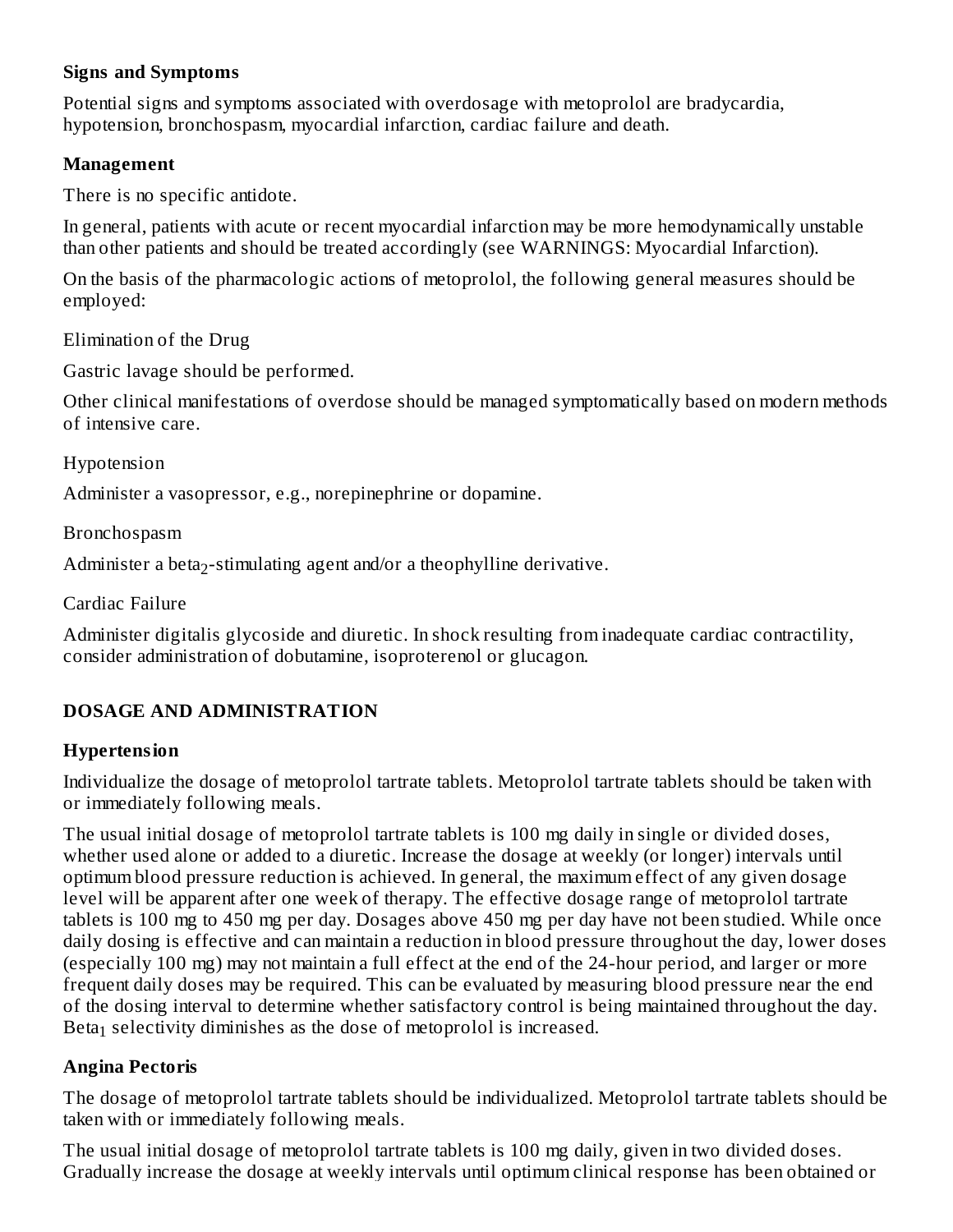there is pronounced slowing of the heart rate. The effective dosage range of metoprolol tartrate tablets is 100 mg to 400 mg per day. Dosages above 400 mg per day have not been studied. If treatment is to be discontinued, gradually decrease the dosage over a period of 1 to 2 weeks (see WARNINGS).

#### **Myocardial Infarction**

#### Early Treatment

During the early phase of definite or suspected acute myocardial infarction, initiate treatment with metoprolol tartrate tablets as soon as possible after the patient's arrival in the hospital. Such treatment should be initiated in a coronary care or similar unit immediately after the patient's hemodynamic condition has stabilized.

Begin treatment in this early phase with the intravenous administration of three bolus injections of 5 mg of metoprolol tartrate each; give the injections at approximately 2 minute intervals. During the intravenous administration of metoprolol, monitor blood pressure, heart rate, and electrocardiogram.

In patients who tolerate the full intravenous dose (15 mg), initiate metoprolol tartrate tablets, 50 mg every 6 hours, 15 minutes after the last intravenous dose and continue for 48 hours. Thereafter, the maintenance dosage is 100 mg twice daily (see *Late Treatment* below).

Start patients who appear not to tolerate the full intravenous dose on metoprolol tartrate tablets either 25 mg or 50 mg every 6 hours (depending on the degree of intolerance) 15 minutes after the last intravenous dose or as soon as their clinical condition allows. In patients with severe intolerance, discontinue metoprolol tartrate tablets (see WARNINGS).

#### Late Treatment

Start patients with contraindications to treatment during the early phase of suspected or definite myocardial infarction, patients who appear not to tolerate the full early treatment, and patients in whom the physician wishes to delay therapy for any other reason on metoprolol tartrate tablets, 100 mg twice daily, as soon as their clinical condition allows. Continue therapy for at least 3 months. Although the efficacy of metoprolol beyond 3 months has not been conclusively established, data from studies with other beta-blockers suggest that treatment should be continued for 1 to 3 years.

## **Special Populations**

## Pediatric Patients

No pediatric studies have been performed. The safety and efficacy of metoprolol in pediatric patients have not been established.

## Renal Impairment

No dose adjustment of metoprolol tartrate tablets is required in patients with renal impairment.

## Hepatic Impairment

Metoprolol blood levels are likely to increase substantially in patients with hepatic impairment. Therefore, metoprolol tartrate tablets should be initiated at low doses with cautious gradual dose titration according to clinical response.

## Geriatric Patients (> 65 Years)

In general, use a low initial starting dose in elderly patients given their greater frequency of decreased hepatic, renal or cardiac function, and of concomitant disease or other drug therapy.

## **Method of Administration**

For oral treatment, the tablets should be swallowed unchewed with a glass of water. Metoprolol tartrate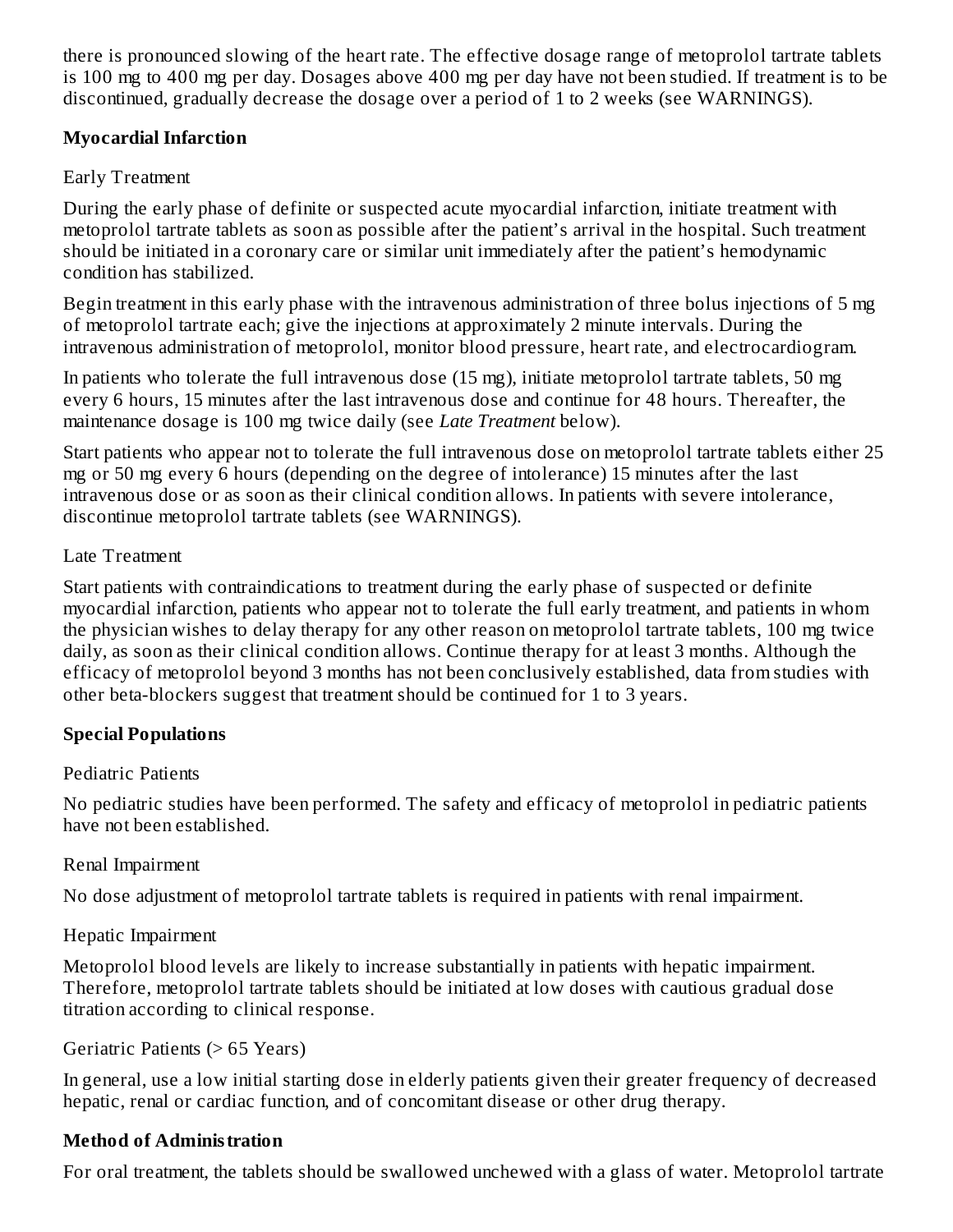tablets should always be taken in standardized relation with meals. If the physician asks the patient to take metoprolol tartrate tablets either before breakfast or with breakfast, then the patient should continue taking metoprolol tartrate tablets with the same schedule during the course of therapy.

#### **HOW SUPPLIED**

Repackaged by Aphena Pharma Solutions - TN. See *Repackaging Information* for available configurations.



Metoprolol Tartrate Tablets, USP are available containing 25 mg, 50 mg or 100 mg of metoprolol tartrate, USP.

The 25 mg tablets are white film-coated, round, scored tablets debossed with **M** over **18** on one side of the tablet and scored on the other side. They are available as follows:

NDC 0378-0018-91 bottles of 60 tablets

NDC 0378-0018-01 bottles of 100 tablets

NDC 0378-0018-05 bottles of 500 tablets

The 50 mg tablets are pink film-coated, round, scored tablets debossed with **M** over **32** on one side of the tablet and scored on the other side. They are available as follows:

NDC 0378-0032-01 bottles of 100 tablets

NDC 0378-0032-10 bottles of 1000 tablets

The 100 mg tablets are light blue film-coated, round, scored tablets debossed with **M** over **47** on one side of the tablet and scored on the other side. They are available as follows:

NDC 0378-0047-01 bottles of 100 tablets

NDC 0378-0047-10 bottles of 1000 tablets

#### **Store at 20° to 25°C (68° to 77°F). [See USP Controlled Room Temperature.]**

#### **Protect from moisture.**

Dispense in a tight, light-resistant container as defined in the USP using a child-resistant closure.

**To report SUSPECTED ADVERSE REACTIONS, contact Mylan Pharmaceuticals Inc. Toll free at 1-877-446-3679 (1-877-4-INFO-RX) or FDA at 1-800-FDA-1088 or www.fda.gov/medwatch.**

Mylan Pharmaceuticals Inc. Morgantown, WV 26505 U.S.A.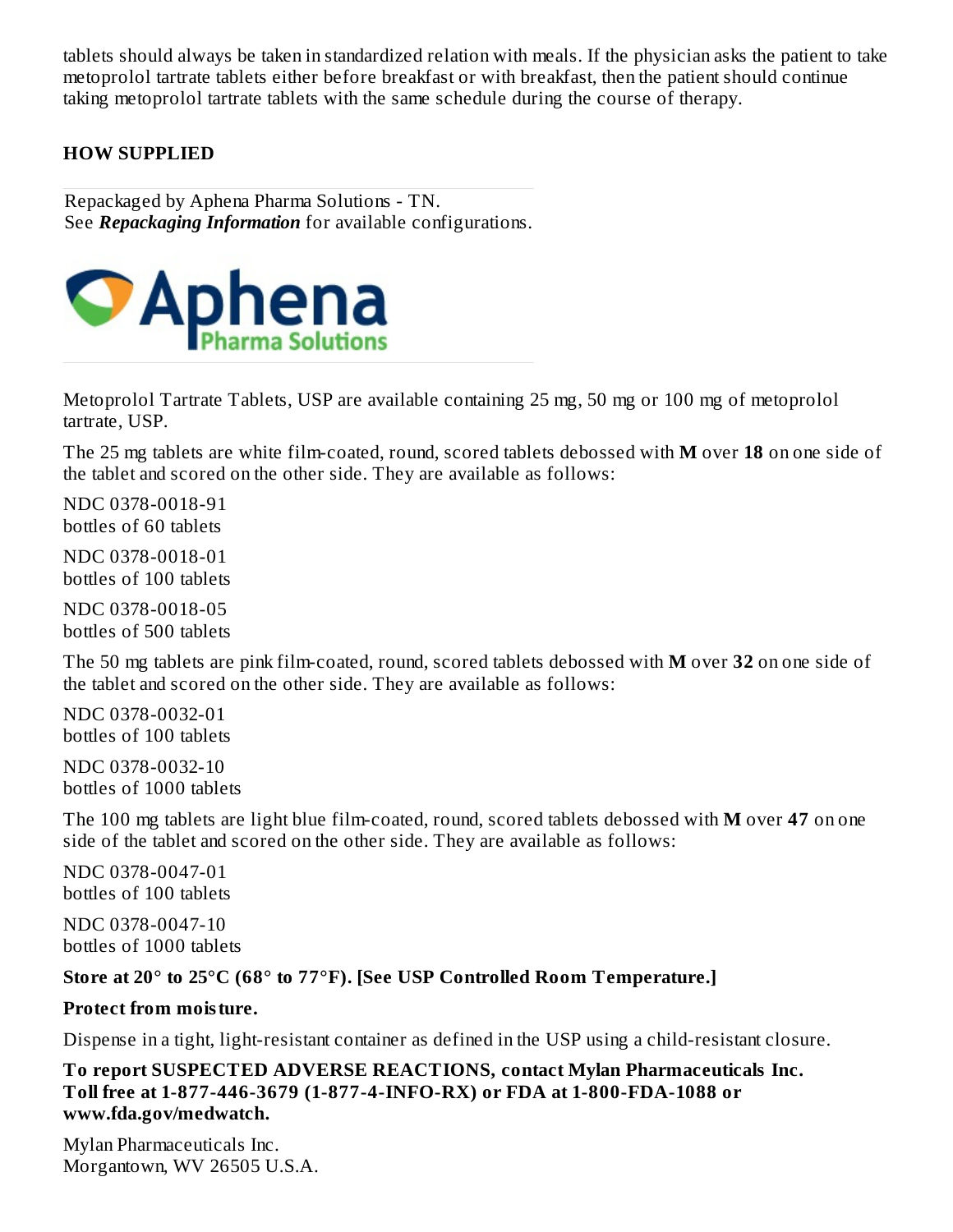#### **Repackaging Information**

Please reference the *How Supplied* section listed above for a description of individual tablets or capsules. This drug product has been received by Aphena Pharma - TN in a manufacturer or distributor packaged configuration and repackaged in full compliance with all applicable cGMP regulations. The package configurations available from Aphena are listed below:

| Count | 25mg         | 50 <sub>mg</sub> | 100mg        |
|-------|--------------|------------------|--------------|
| 8     |              | 67544-911-08     |              |
| 30    | 67544-567-30 | 67544-911-30     |              |
| 31    | 67544-567-31 |                  | 67544-627-31 |
| 45    |              | 67544-911-45     |              |
| 60    | 67544-567-53 | 67544-911-53     | 67544-627-53 |
| 90    | 67544-567-60 | 67544-911-60     | 67544-627-60 |
| 120   | 67544-567-70 | 67544-911-70     |              |
| 135   |              | 67544-911-73     |              |
| 180   | 67544-567-80 | 67544-911-80     | 67544-627-80 |
| 270   | 67544-567-92 | 67544-911-92     |              |
| 360   |              | 67544-911-94     |              |
| 540   | 67544-567-98 | 67544-911-98     |              |

Store between 20°-25°C (68°-77°F). See USP Controlled Room Temperature. Dispense in a tight lightresistant container as defined by USP. Keep this and all drugs out of the reach of children.

Repackaged by:



Cookeville, TN 38506

20140403SC

**PRINCIPAL DISPLAY PANEL - 25mg**

NDC 67544-567 - **Metroprolol Tartrate** 25mg - Rx Only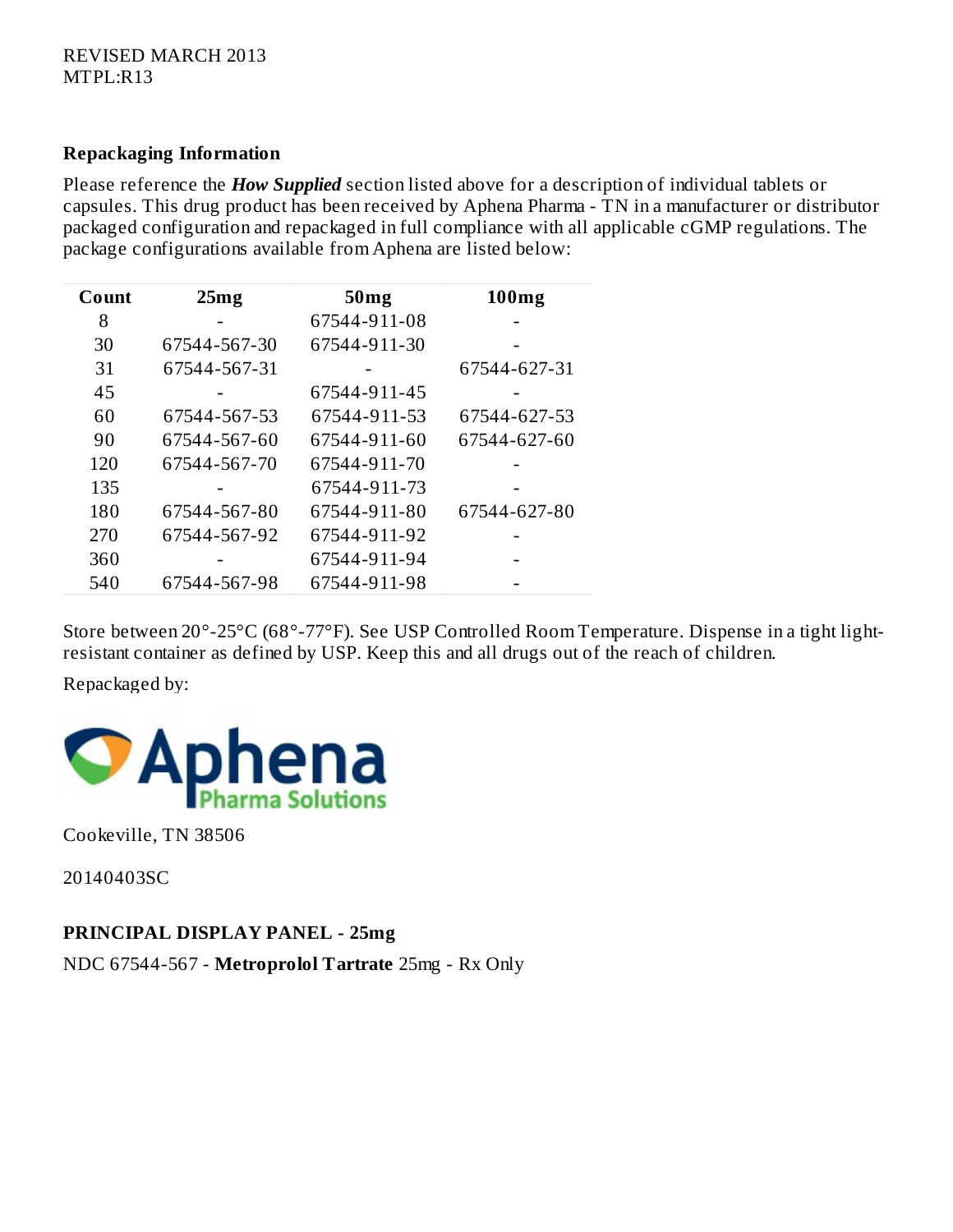**PRINCIPAL DISPLAY PANEL - 50mg** NDC 67544-911 - **Metroprolol Tartrate** 50mg - Rx Only

**PRINCIPAL DISPLAY PANEL - 100mg** NDC 67544-627 - **Metroprolol Tartrate** 100mg - Rx Only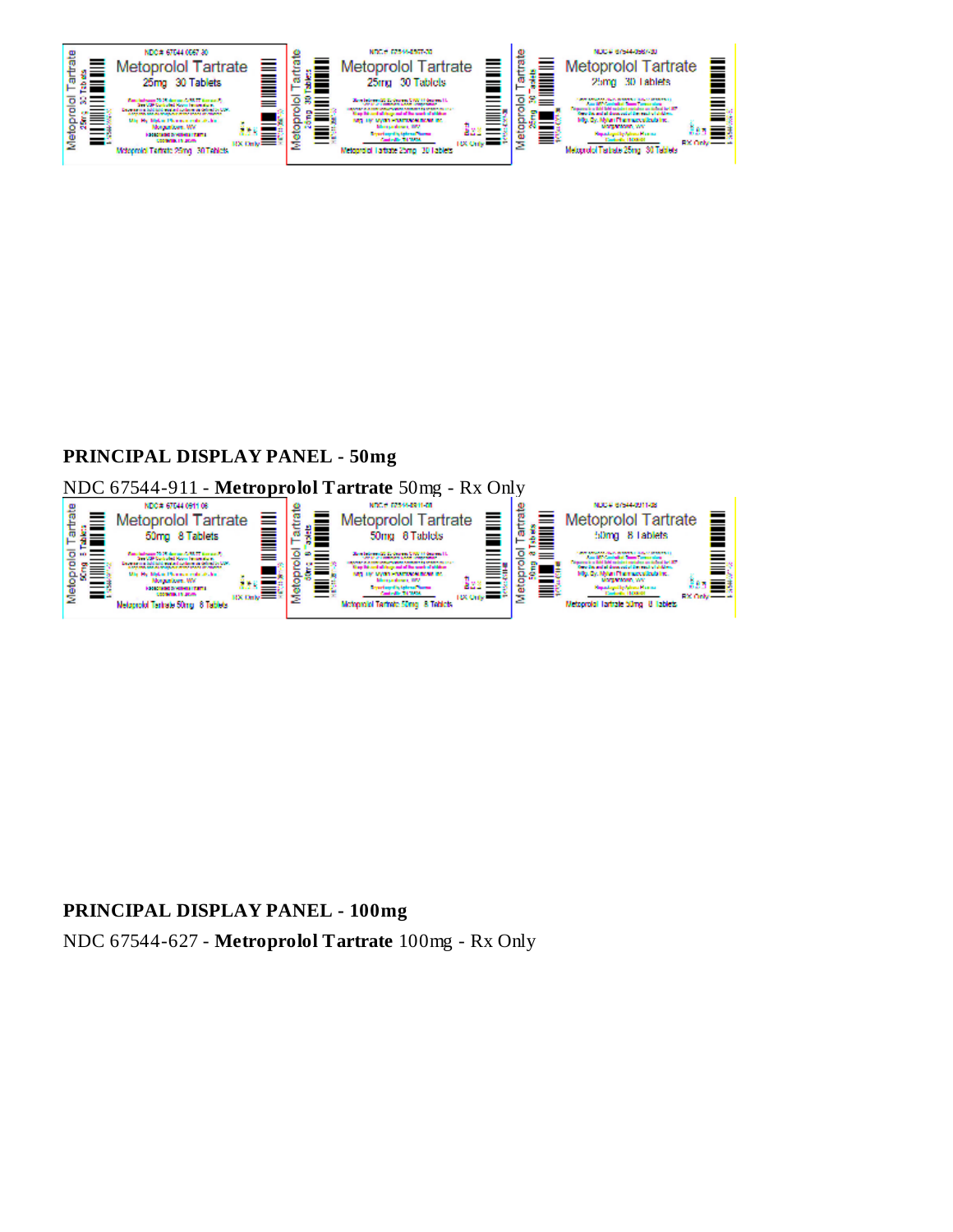| <b>METOPROLOL TARTRATE</b>                                                   |                         |              |                    |                          |                              |          |
|------------------------------------------------------------------------------|-------------------------|--------------|--------------------|--------------------------|------------------------------|----------|
| metoprolol tartrate tablet, film coated                                      |                         |              |                    |                          |                              |          |
|                                                                              |                         |              |                    |                          |                              |          |
| <b>Product Information</b>                                                   |                         |              |                    |                          |                              |          |
| Product Type                                                                 | HUMAN PRESCRIPTION DRUG |              | Item Code (Source) |                          | NDC:67544-567(NDC:0378-0018) |          |
| <b>Route of Administration</b>                                               | ORAL                    |              |                    |                          |                              |          |
|                                                                              |                         |              |                    |                          |                              |          |
|                                                                              |                         |              |                    |                          |                              |          |
| <b>Active Ingredient/Active Moiety</b>                                       |                         |              |                    |                          |                              |          |
|                                                                              | <b>Ingredient Name</b>  |              |                    | <b>Basis of Strength</b> |                              | Strength |
| METOPROLOL TARTRATE (UNII: W5S57Y3A5L) (METOPROLOL - UNII:GEB06NHM23)        |                         |              |                    | METOPROLOL TARTRATE      |                              | $25$ mg  |
|                                                                              |                         |              |                    |                          |                              |          |
|                                                                              |                         |              |                    |                          |                              |          |
| <b>Inactive Ingredients</b>                                                  |                         |              |                    |                          |                              |          |
|                                                                              | <b>Ingredient Name</b>  |              |                    |                          |                              | Strength |
| ANHYDROUS LACTOSE (UNII: 3SY5LH9PMK)                                         |                         |              |                    |                          |                              |          |
| <b>SILICON DIO XIDE (UNII: ETJ7Z6 XBU4)</b>                                  |                         |              |                    |                          |                              |          |
| CROSCARMELLOSE SODIUM (UNII: M28OL1HH48)<br>HYPROMELLOSES (UNII: 3NXW29V3WO) |                         |              |                    |                          |                              |          |
| MAGNESIUM STEARATE (UNII: 70097M6I30)                                        |                         |              |                    |                          |                              |          |
| CELLULOSE, MICRO CRYSTALLINE (UNII: OP1R32D61U)                              |                         |              |                    |                          |                              |          |
| <b>POLYDEXTROSE</b> (UNII: VH2XOU12IE)                                       |                         |              |                    |                          |                              |          |
| POLYETHYLENE GLYCOLS (UNII: 3WJQ0SDW1A)                                      |                         |              |                    |                          |                              |          |
| PO VIDONES (UNII: FZ989GH94E)                                                |                         |              |                    |                          |                              |          |
| SO DIUM LAURYL SULFATE (UNII: 368GB5141J)                                    |                         |              |                    |                          |                              |          |
| TITANIUM DIO XIDE (UNII: 15FIX9 V2JP)                                        |                         |              |                    |                          |                              |          |
| TRIACETIN (UNII: XHX3C3X673)                                                 |                         |              |                    |                          |                              |          |
|                                                                              |                         |              |                    |                          |                              |          |
| <b>Product Characteristics</b>                                               |                         |              |                    |                          |                              |          |
| Color                                                                        | <b>WHITE</b>            | <b>Score</b> |                    |                          | 2 pieces                     |          |
|                                                                              |                         |              |                    |                          |                              |          |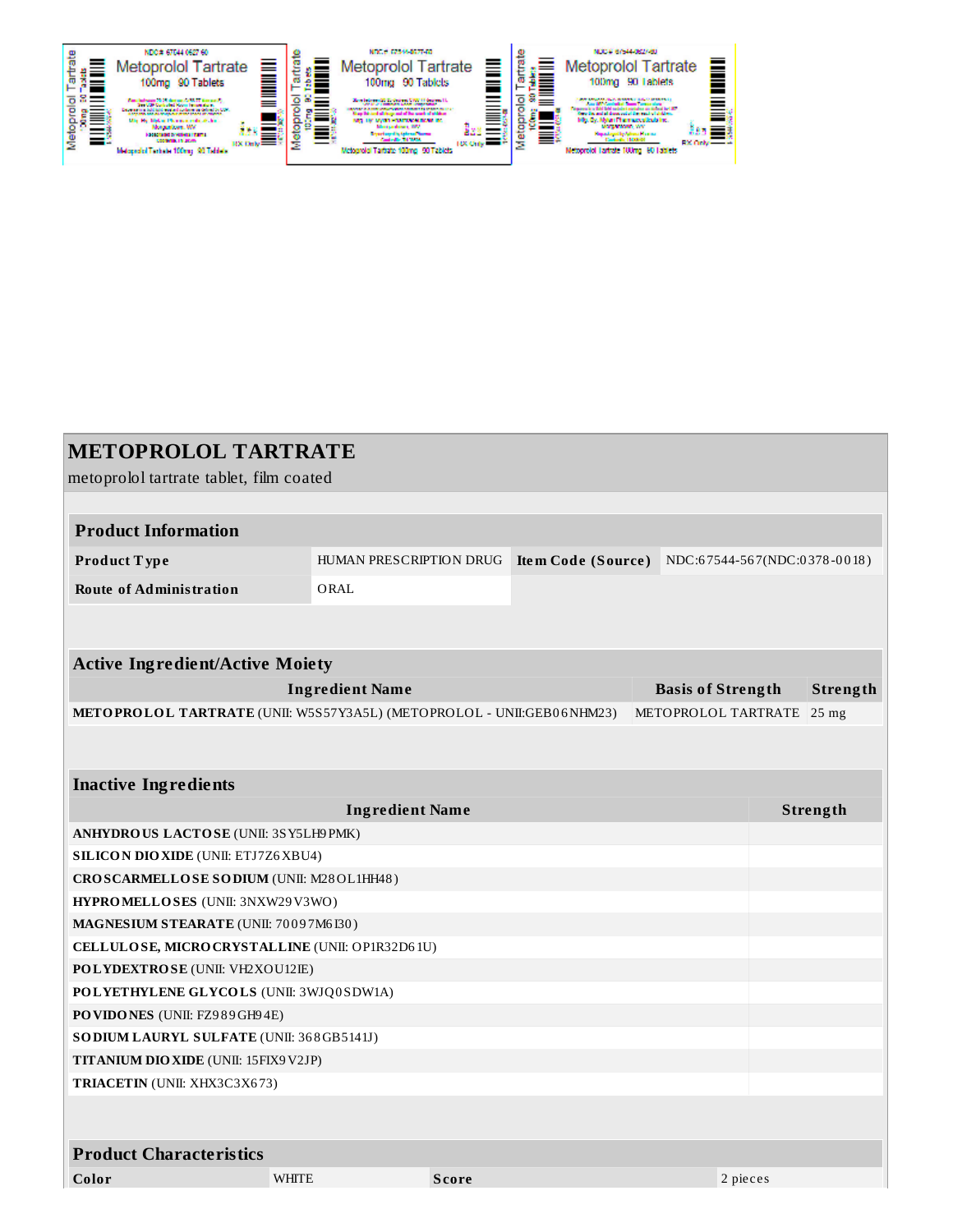| <b>Shape</b>                 | <b>ROUND</b>                                    | <b>Size</b>         |                             | 7 <sub>mm</sub>           |
|------------------------------|-------------------------------------------------|---------------------|-----------------------------|---------------------------|
| Flavor                       |                                                 | <b>Imprint Code</b> |                             | M:18                      |
| <b>Contains</b>              |                                                 |                     |                             |                           |
|                              |                                                 |                     |                             |                           |
|                              |                                                 |                     |                             |                           |
| <b>Packaging</b>             |                                                 |                     |                             |                           |
| #<br><b>Item Code</b>        | <b>Package Description</b>                      |                     | <b>Marketing Start Date</b> | <b>Marketing End Date</b> |
| 1 NDC:67544-567-30           | 30 in 1 BOTTLE, PLASTIC                         |                     |                             |                           |
| 2 NDC:67544-567-31           | 31 in 1 BOTTLE, PLASTIC                         |                     |                             |                           |
| 3 NDC:67544-567-53           | 60 in 1 BOTTLE, PLASTIC                         |                     |                             |                           |
| 4 NDC:67544-567-60           | 90 in 1 BOTTLE, PLASTIC                         |                     |                             |                           |
| 5 NDC:67544-567-70           | 120 in 1 BOTTLE, PLASTIC                        |                     |                             |                           |
| 6 NDC:67544-567-80           | 180 in 1 BOTTLE, PLASTIC                        |                     |                             |                           |
| 7 NDC:67544-567-92           | 270 in 1 BOTTLE, PLASTIC                        |                     |                             |                           |
| 8 NDC:67544-567-98           | 540 in 1 BOTTLE, PLASTIC                        |                     |                             |                           |
|                              |                                                 |                     |                             |                           |
|                              |                                                 |                     |                             |                           |
| <b>Marketing Information</b> |                                                 |                     |                             |                           |
| <b>Marketing Category</b>    | <b>Application Number or Monograph Citation</b> |                     | <b>Marketing Start Date</b> | <b>Marketing End Date</b> |
| <b>ANDA</b>                  | ANDA076704                                      |                     | 04/22/2013                  |                           |
|                              |                                                 |                     |                             |                           |
|                              |                                                 |                     |                             |                           |

| <b>METOPROLOL TARTRATE</b>                                            |                         |                    |                              |          |
|-----------------------------------------------------------------------|-------------------------|--------------------|------------------------------|----------|
| metoprolol tartrate tablet, film coated                               |                         |                    |                              |          |
|                                                                       |                         |                    |                              |          |
| <b>Product Information</b>                                            |                         |                    |                              |          |
| Product Type                                                          | HUMAN PRESCRIPTION DRUG | Item Code (Source) | NDC:67544-911(NDC:0378-0032) |          |
| <b>Route of Administration</b>                                        | ORAL                    |                    |                              |          |
|                                                                       |                         |                    |                              |          |
|                                                                       |                         |                    |                              |          |
| <b>Active Ingredient/Active Moiety</b>                                |                         |                    |                              |          |
|                                                                       | <b>Ingredient Name</b>  |                    | <b>Basis of Strength</b>     | Strength |
| METOPROLOL TARTRATE (UNII: W5S57Y3A5L) (METOPROLOL - UNII:GEB06NHM23) |                         |                    | METOPROLOL TARTRATE          | $50$ mg  |
|                                                                       |                         |                    |                              |          |
|                                                                       |                         |                    |                              |          |
| <b>Inactive Ingredients</b>                                           |                         |                    |                              |          |
|                                                                       | <b>Ingredient Name</b>  |                    |                              | Strength |
| ANHYDROUS LACTOSE (UNII: 3SY5LH9 PMK)                                 |                         |                    |                              |          |
| <b>SILICON DIO XIDE (UNII: ETJ7Z6 XBU4)</b>                           |                         |                    |                              |          |
| CROSCARMELLOSE SODIUM (UNII: M28OL1HH48)                              |                         |                    |                              |          |
| HYPROMELLOSES (UNII: 3NXW29V3WO)                                      |                         |                    |                              |          |
| MAGNESIUM STEARATE (UNII: 70097M6I30)                                 |                         |                    |                              |          |
| CELLULOSE, MICRO CRYSTALLINE (UNII: OP1R32D61U)                       |                         |                    |                              |          |
| POLYDEXTROSE (UNII: VH2XOU12IE)                                       |                         |                    |                              |          |

**POVIDONES** (UNII: FZ9 8 9GH9 4E)

**SODIUM LAURYL SULFATE** (UNII: 36 8GB5141J)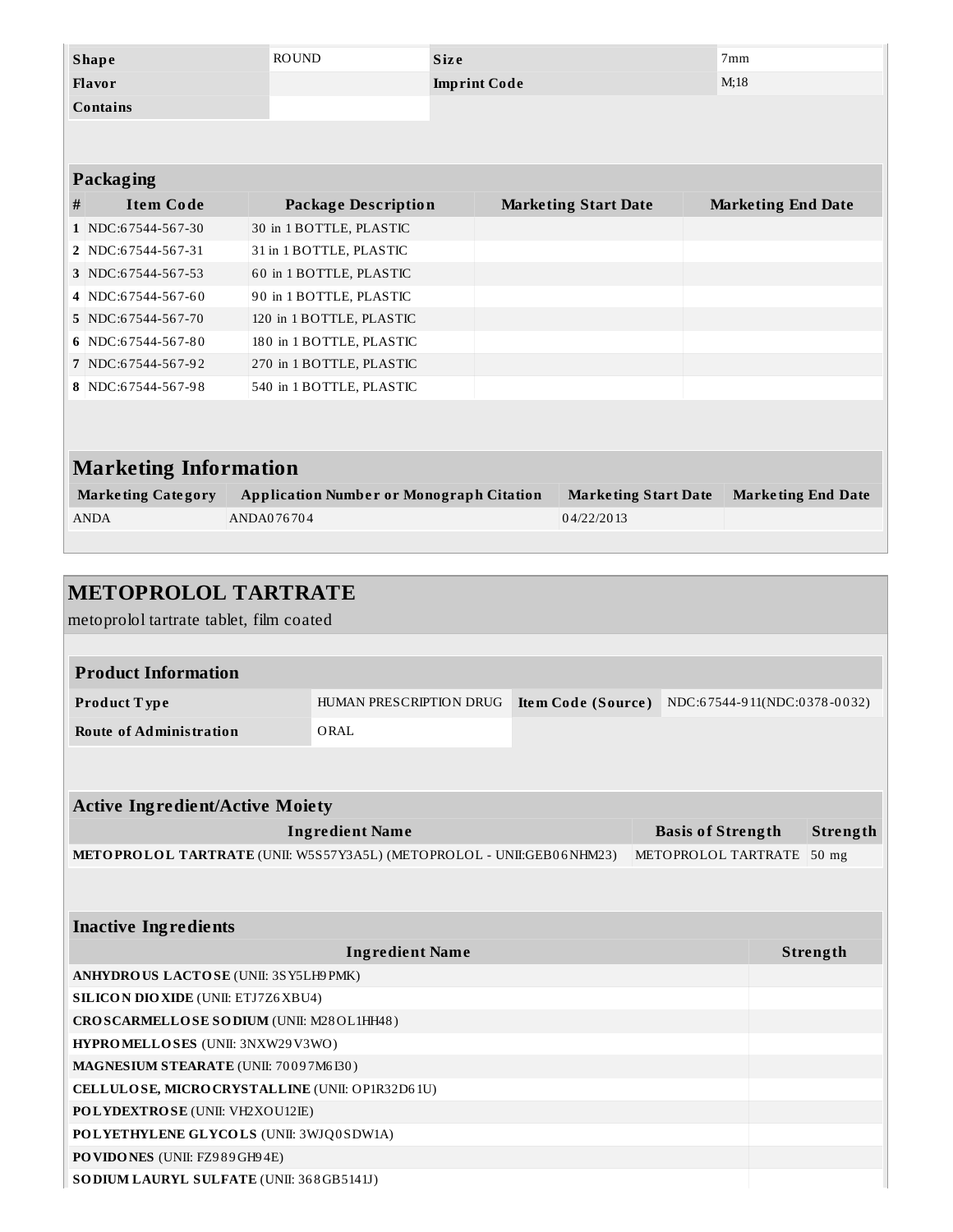| TITANIUM DIO XIDE (UNII: 15FIX9 V2JP)         |              |                     |                   |
|-----------------------------------------------|--------------|---------------------|-------------------|
| <b>TRIACETIN</b> (UNII: XHX3C3X673)           |              |                     |                   |
| FD&C BLUE NO. 2 (UNII: L06K8R7DQK)            |              |                     |                   |
| <b>D&amp;C RED NO. 27 (UNII: 2LRS 185U6K)</b> |              |                     |                   |
| FD&C RED NO. 40 (UNII: WZB9127XOA)            |              |                     |                   |
|                                               |              |                     |                   |
| <b>Product Characteristics</b>                |              |                     |                   |
| Color                                         | <b>PINK</b>  | <b>Score</b>        | 2 pieces          |
| <b>Shape</b>                                  | <b>ROUND</b> | <b>Size</b>         | $8 \,\mathrm{mm}$ |
| Flavor                                        |              | <b>Imprint Code</b> | M;32              |
| Contains                                      |              |                     |                   |
|                                               |              |                     |                   |
|                                               |              |                     |                   |

## **Packaging**

| #              | <b>Item Code</b>    | <b>Package Description</b> | <b>Marketing Start Date</b> | <b>Marketing End Date</b> |
|----------------|---------------------|----------------------------|-----------------------------|---------------------------|
|                | NDC:67544-911-08    | 8 in 1 BOTTLE, PLASTIC     |                             |                           |
| $2^{\circ}$    | NDC:67544-911-30    | 30 in 1 BOTTLE, PLASTIC    |                             |                           |
| 3              | NDC:67544-911-45    | 45 in 1 BOTTLE, PLASTIC    |                             |                           |
| $\overline{4}$ | NDC:67544-911-53    | 60 in 1 BOTTLE, PLASTIC    |                             |                           |
| $5^{\circ}$    | NDC:67544-911-60    | 90 in 1 BOTTLE, PLASTIC    |                             |                           |
| 6              | NDC:67544-911-70    | 120 in 1 BOTTLE, PLASTIC   |                             |                           |
| $7^{\circ}$    | NDC:67544-911-73    | 135 in 1 BOTTLE, PLASTIC   |                             |                           |
| 8              | NDC:67544-911-80    | 180 in 1 BOTTLE, PLASTIC   |                             |                           |
| 9              | NDC:67544-911-92    | 270 in 1 BOTTLE, PLASTIC   |                             |                           |
|                | 10 NDC:67544-911-94 | 360 in 1 BOTTLE, PLASTIC   |                             |                           |
|                | 11 NDC:67544-911-98 | 540 in 1 BOTTLE, PLASTIC   |                             |                           |

# **Marketing Information**

| <b>Marketing Category</b> | <b>Application Number or Monograph Citation</b> | <b>Marketing Start Date</b> | Marketing End Date |
|---------------------------|-------------------------------------------------|-----------------------------|--------------------|
| <b>ANDA</b>               | ANDA076704                                      | 04/22/2013                  |                    |

| <b>METOPROLOL TARTRATE</b><br>metoprolol tartrate tablet, film coated |                         |                    |                              |          |
|-----------------------------------------------------------------------|-------------------------|--------------------|------------------------------|----------|
| <b>Product Information</b>                                            |                         |                    |                              |          |
| Product Type                                                          | HUMAN PRESCRIPTION DRUG | Item Code (Source) | NDC:67544-627(NDC:0378-0047) |          |
| <b>Route of Administration</b>                                        | ORAL                    |                    |                              |          |
|                                                                       |                         |                    |                              |          |
| <b>Active Ingredient/Active Moiety</b>                                |                         |                    |                              |          |
|                                                                       | <b>Ingredient Name</b>  |                    | <b>Basis of Strength</b>     | Strength |
| METOPROLOL TARTRATE (UNII: W5S57Y3A5L) (METOPROLOL - UNII:GEB06NHM23) |                         |                    | METOPROLOL TARTRATE          | $100$ mg |
|                                                                       |                         |                    |                              |          |